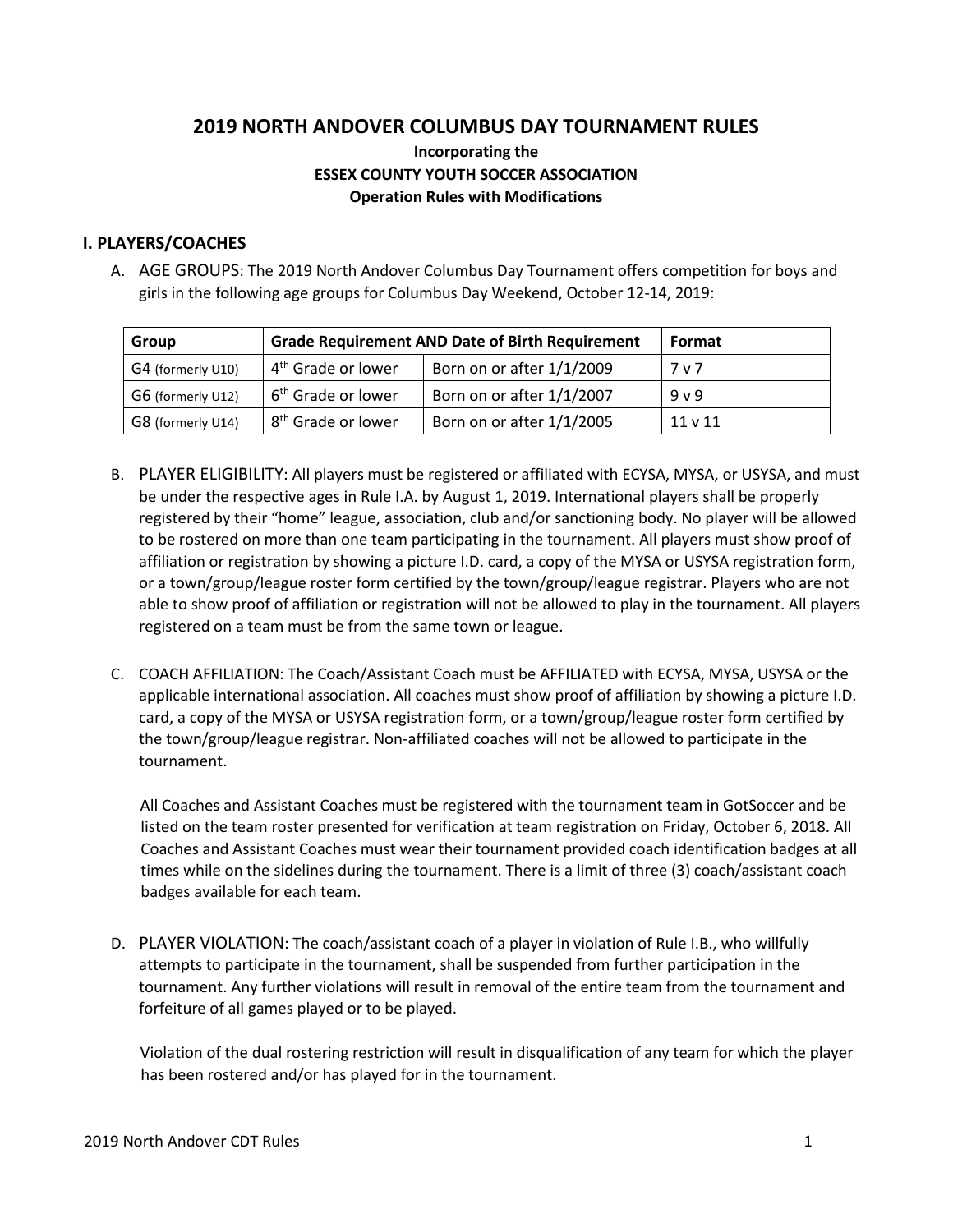E. COACHES BOXES: Coaches must remain inside the limits of the coaches box on the side line during the game or face ejection from the game. No more than three coaches will be allowed in the coaches box during the game and all coaches must have an official Tournament Coach badge. Spectators MUST be on the opposite side of the field from the players and coaches.

#### **II. REGISTRATION**

A. RULES: Tentative registration date for the tournament is Friday, October 11, 2019 from 5:00pm- 8:00 pm at the North Andover Middle School Cafeteria. Final confirmation of this date will be made to accepted teams via e-mail. If registration is not done on Friday, then registration must be done at the Tournament Headquarters (North Andover High School) at least 60 minutes prior to the team's first game.

Registration consists of affiliation verification, roster verification, medical release form checking, miscellaneous forms completion, and transfer of tournament patches, final schedules and/or updates/changes if any. All teams must register prior to playing their first game and all teams should report to the appropriate tournament official at the field prior to each game. All rosters, player cards, or other affiliation forms and certificates must be turned over to the registrar before the first game played. Failure to do so will prohibit a team or an organization from competing in the tournament program. The registrar shall have the right to refuse any forms not properly meeting affiliation criteria. Only official USYSA, MYSA, ECYSA, or town/group/league forms will be accepted.

The registrar has the right to request AGE VERIFICATION. A team roster with a minimum of one (1) coach and (7) seven players for G4, (9) nine players for G6, and (11) eleven players for G8 must be submitted in order for a team to be accepted into the tournament. The maximum number of registered players per team roster shall be (14) fourteen for G4, (16) sixteen for G6, (22) twenty-two for G8. No guest players are allowed if the addition of a guest player brings the total number of players over the limits for the age groups. The maximum number of registered coaches per team shall be three (3). A team consists of all registered players and coaches. A team may be composed of players of both sexes, but a mixed team will be registered as a boys team.

B. FEES: All fees must be paid at the time of registration. The 2019 North Andover Columbus Day Tournament fee is \$375 for G4, \$400 for G6, and \$425 for G8. Teams will be accepted on a first come, first served basis as registrations and payments are received. *Payments made on the night of Registration must be in the form of a single check or on a single credit card. Multiple checks will not be accepted for team registration.* Depending on the number of registrations and expected bracketing, a team may be placed on a waiting list or not accepted. Teams not accepted because no slots are available will have their checks returned. No refunds will be granted after acceptances have been made.

If any event or condition outside of the control of the tournament organizers including but not limited to weather conditions, national emergency or natural disaster, precludes the completion of the scheduled minimum number of games guaranteed games, a pro-rated refund based on the number of games the team has completed, less a \$75 administrative fee, will be offered.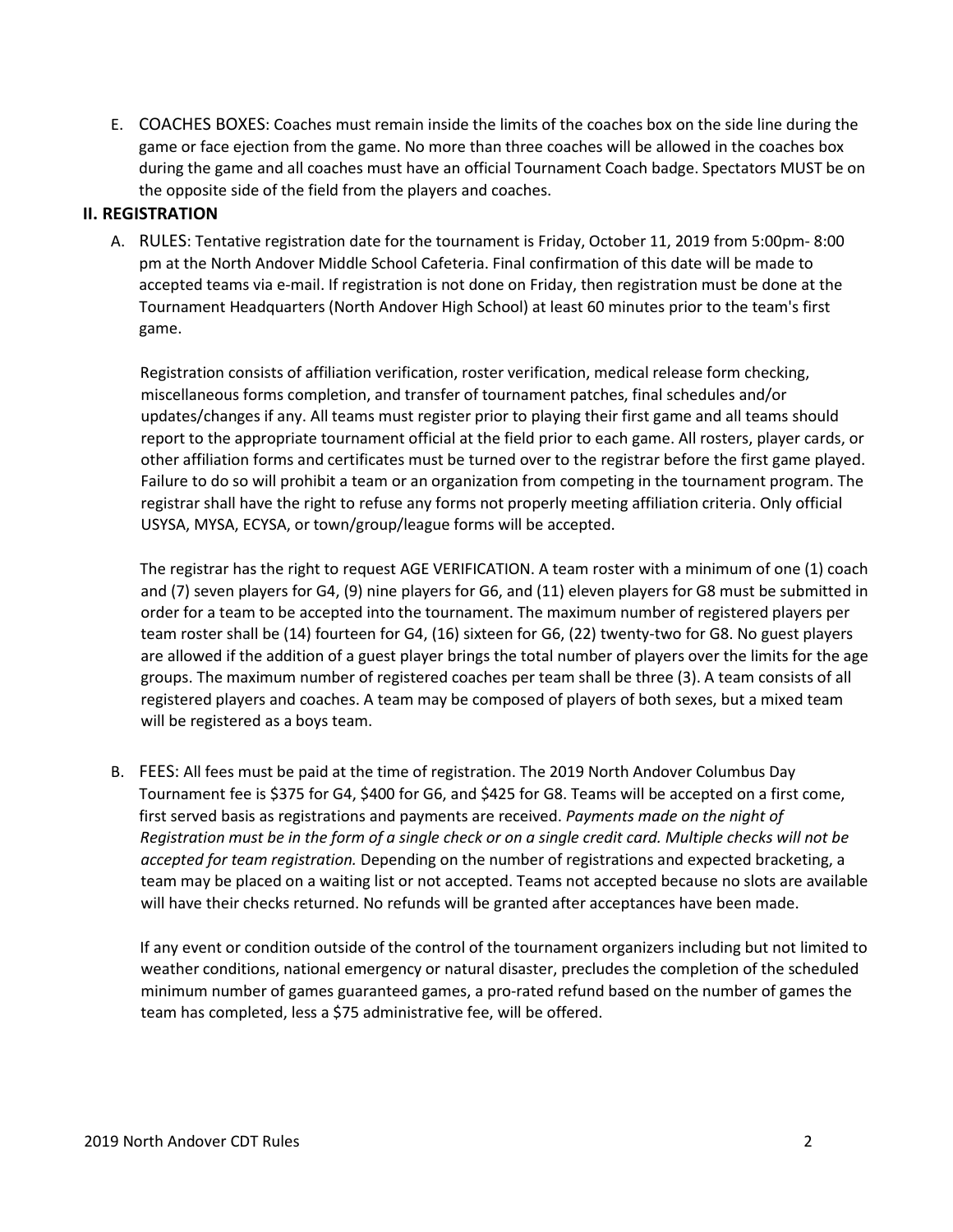#### **III. RULES OF COMPETITION**

- A. RULES OF THE GAME: The current USSF Administration Handbook Rules shall be in effect, except as specifically stated otherwise in these rules.
- B. ROSTERS: Rosters cannot exceed the maximum number shown in the table. If at any time during a game, the number of players drops to less than the minimum number of players, the game will be suspended.

| Group             | Minimum<br><b>Number of Players</b> | Maximum<br>Number of Players |
|-------------------|-------------------------------------|------------------------------|
| G4 (formerly U10) |                                     | 14                           |
| G6 (formerly U12) |                                     | 16                           |
| G8 (formerly U14) | 11                                  | フフ                           |

- C. PLAYING PERIODS/BALL SIZE: G4 and G6 play two (2) 25-minute periods with a five (5) minute half time. G8 play two (2) 30-minute periods with a five (5) minute halftime. Periods may be shortened as deemed necessary by the Tournament Committee to complete all games scheduled. G8 games will be played using a size 5 ball. G6 and G4 will use a size 4 ball.
- D. SUBSTITUTION: Substitution shall be unlimited. Upon consent of the referee, substitutions may be made prior to any goal kick, after a goal by either team, at half time by either team, or prior to the throw-in by either team provided the team with possession substitutes first. When a team substitutes, the substitutes must be ready to enter the field and will enter at mid-field. After an injury resulting in the stoppage of play, the injured player must be substituted (this includes the goalkeeper). The team with the injured player may not substitute any other players, but the opposing team may substitute one player only.
- E. HEADING: All players age 10 years old and younger, regardless of what age group program they are playing in, shall not engage in heading either in practice or in games. All players in single age groups of G5 (U11) programs and younger shall not engage in heading either in practice or in games. All players in dual year age groups which incorporate a G5 (U11) program (e.g. G6 – U11/U12) shall not engage in heading either in practice or in games.

For those players designated as not being permitted to head a ball in games, an indirect free kick will be awarded to the opposing team if the player, in the opinion of the referee, deliberately heads or attempts to head the ball. If, in the opinion of the referee, a deliberate header or attempt to head occurs within the goal area, the indirect free kick will be taken on the goal area line parallel to the goal line at the point nearest to where the infringement occurred. If, in the opinion of the referee, a player does not deliberately head or attempt to head the ball, then play should continue.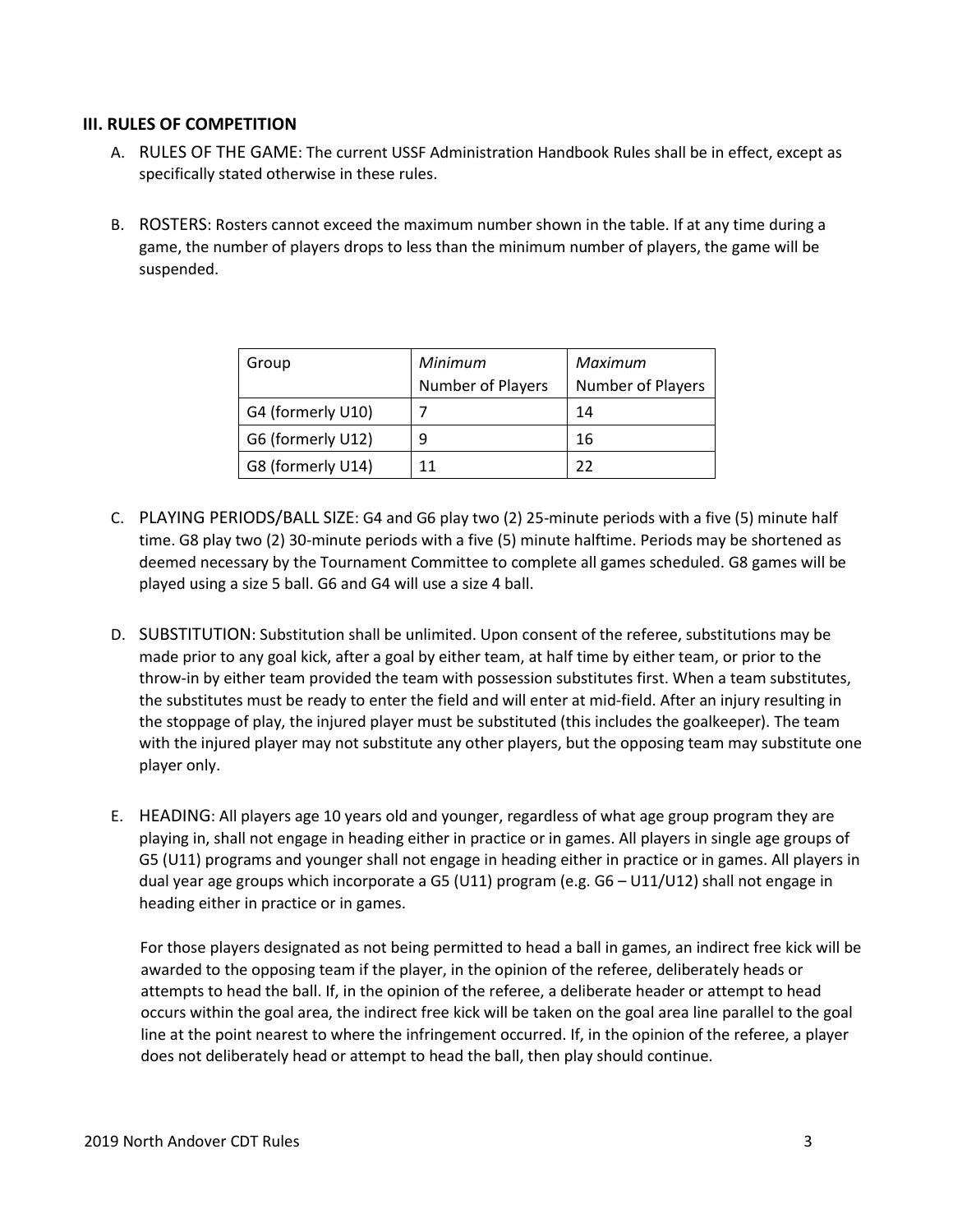- F. POINTS/BRACKETS: All G6 and G8 teams play three games in the qualifying round. Three (3) points are awarded for each win, one (1) point for each tie, and zero (0) points for each loss. Forfeits are recorded as a win with a score of 3-0 for the opponent of the forfeiting team. In the spirit of good sportsmanship, winning teams are expected to limit their goals when playing a much weaker opponent. A team that wins with a goal differential of 7 or more will only be awarded two (2) points in the standings. A goal differential point adjustment will be recorded in GotSoccer as a non-player specific red card to allow for accurate point calculations.
	- a. In brackets with 4 teams entered, teams will play qualifying round games against the 3 other teams in their bracket. The top two teams in the division will advance directly to the finals. There will be no semi-finals.
	- b. In brackets with 5 teams entered, teams will play qualifying round games against 3 other teams in their bracket. The top two teams in the division will advance directly to the finals. There will be no semi-finals.
	- c. In brackets with 6 teams entered, teams are divided into 2 groups of 3 teams (referred to as Group I and Group 2). In the qualifying round they will each play the other two teams in their group, and one team in the other group. At the end of the qualifying round the first and second place teams from each group will advance to the semi-final round, where the winner of Group I will play the runner-up in Group 2 and vice-versa.
	- d. In brackets with 8 teams entered, teams are divided into 2 groups of four teams each (referred to as Group I and Group 2). In the qualifying round they will play each team in their group once. At the end of the qualifying round the first and second place teams from each group will advance to the semi-final round, where the winner of Group I will play the runner-up in Group 2 and vice-versa.
	- e. In brackets with 10 teams entered, teams are divided into 1 group of four teams and 2 groups of three teams (referred to as Group 1, 2, and 3). In the qualifying round, they will play each team in their group once, and each team in a three-team group will play another team in the other three-team group. At the end of the qualifying round the three group winners and the second place team with the most points (referred to as the "wildcard" team) will advance to the semifinal round. The winner of Group I will play the "wildcard" team. The winner of Group 2 will play the winner of Group 3. If the wildcard team played in Group 1, then the winner of Group 1 will play the winner of Group 3, and the winner of Group 2 will play the wildcard team.
	- f. In brackets with 12 teams entered, teams are divided into 3 groups of four teams each (referred to as Group 1, 2, and 3). In the qualifying round they will play each team in their group once. At the end of the qualifying round the three group winners and the second place team with the most points (referred to as the "wildcard" team) will advance to the semi-final round. The winner of Group 1 will play the "wildcard" team. The winner of Group 2 will play the winner of Group 3. If the wildcard team played in Group 1, then the winner of Group 1 will play the winner of Group 3, and the winner of Group 2 will play the wildcard team.
	- g. In brackets with 16 teams entered, teams are divided into 4 groups of four teams each (referred to as Group 1, 2, 3, and 4). In the qualifying round they will play each team in their group once. At the end of the qualifying round the first place teams from each group will advance to the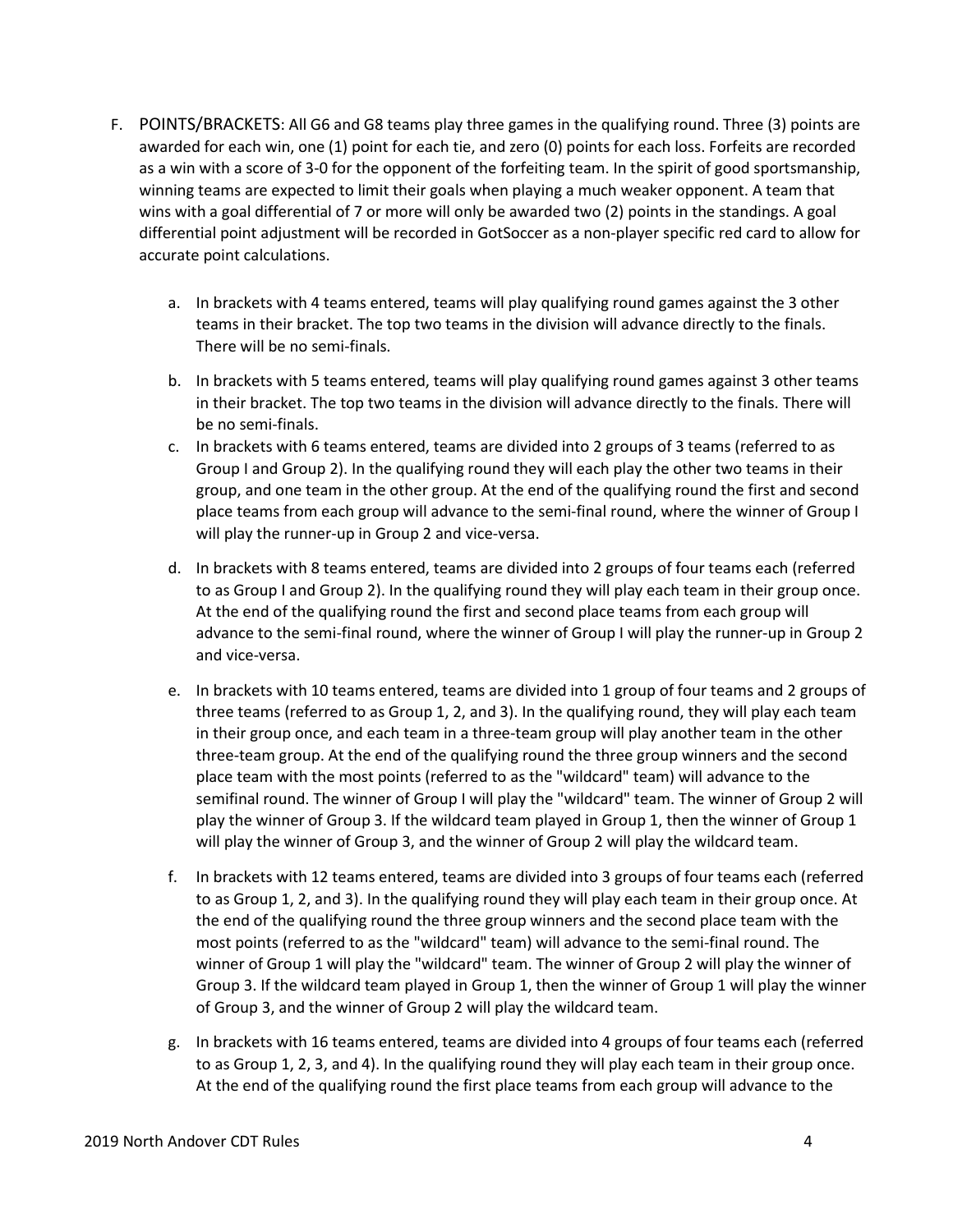semi-final round. The winner of Group I will play the winner of Group 3. The winner of Group 2 will play the winner of Group 4.

- h. According to MYSA regulations, G4 is a non-results oriented event. Standings will not be kept and there will be no playoffs. G4 teams will play 4 games during the weekend, and there will be no G4 games on Monday.
- G. TIE-BREAKERS: If teams are tied on points at the end of the qualifying round, and it is necessary to determine a clear choice for placement in the semi-final round, the following tie-breaking system shall be used:
	- 1) Head-to-head competition;
	- 2) Most wins;
	- 3) Goal differential with a maximum differential of three goals allowed per game, (+3 to -3); 4)

Least goals against; 5) Shutouts;

- 6) Knock out competition: Shoot out involving penalty kicks. Team with most scores out of five penalty kicks. If a tie still exists, each team on an alternating basis will take a series of single penalty shots until a winner is determined. The alternating penalty shots are to be taken by the remaining designated team players who were not part of the first 5 penalty takers. In case the score is still tied after having gone through all remaining designated team players, penalties can then be taken by any of the originally designated players. The coach of each team will designate the players (11 for a G8 team or 9 players for a G6 team, including a goalkeeper) who will participate in this knockout competition.
- 7) If either team is not available to complete the knockout competition within 30 minutes of being notified by the Tournament Committee, then a coin toss will be used as the final tie-breaker.
- 8) If more than two teams are tied, the tie-breaker system will be used to select one clear winner. Then, from the remaining teams, the system will be used again to determine the next clear winner.

Tie games will stand in the qualifying rounds. In the semi-final and final games, two overtime periods of five minutes each will be played in their entirety. The first overtime period will begin 5 minutes after regulation time has expired. There will be no break between overtime periods.

The two teams will switch sides and begin the second overtime period immediately. If the game is still tied after completion of the overtime periods, then a "shoot-out" will be held. Individual players on each team who were in the game at the end of the overtime will take a series of 5 penalty shots. The team scoring the most penalty shots will be declared the winner. If the teams are still tied after the 5 penalty shots, then each team on an alternating basis will take a series of single penalty shots until a winner is determined. The alternating penalty shots are to be taken by the remaining players on the field who were not part of the first 5 penalty takers. In case the score is still tied after having gone through all remaining players on the field, penalties can then be taken by any of the players on the field.

### **IV. FIELD RULES**

A. RULES OF THE GAME: The current USSF Administration Handbook Rules shall be in effect, except as specifically stated otherwise in these rules.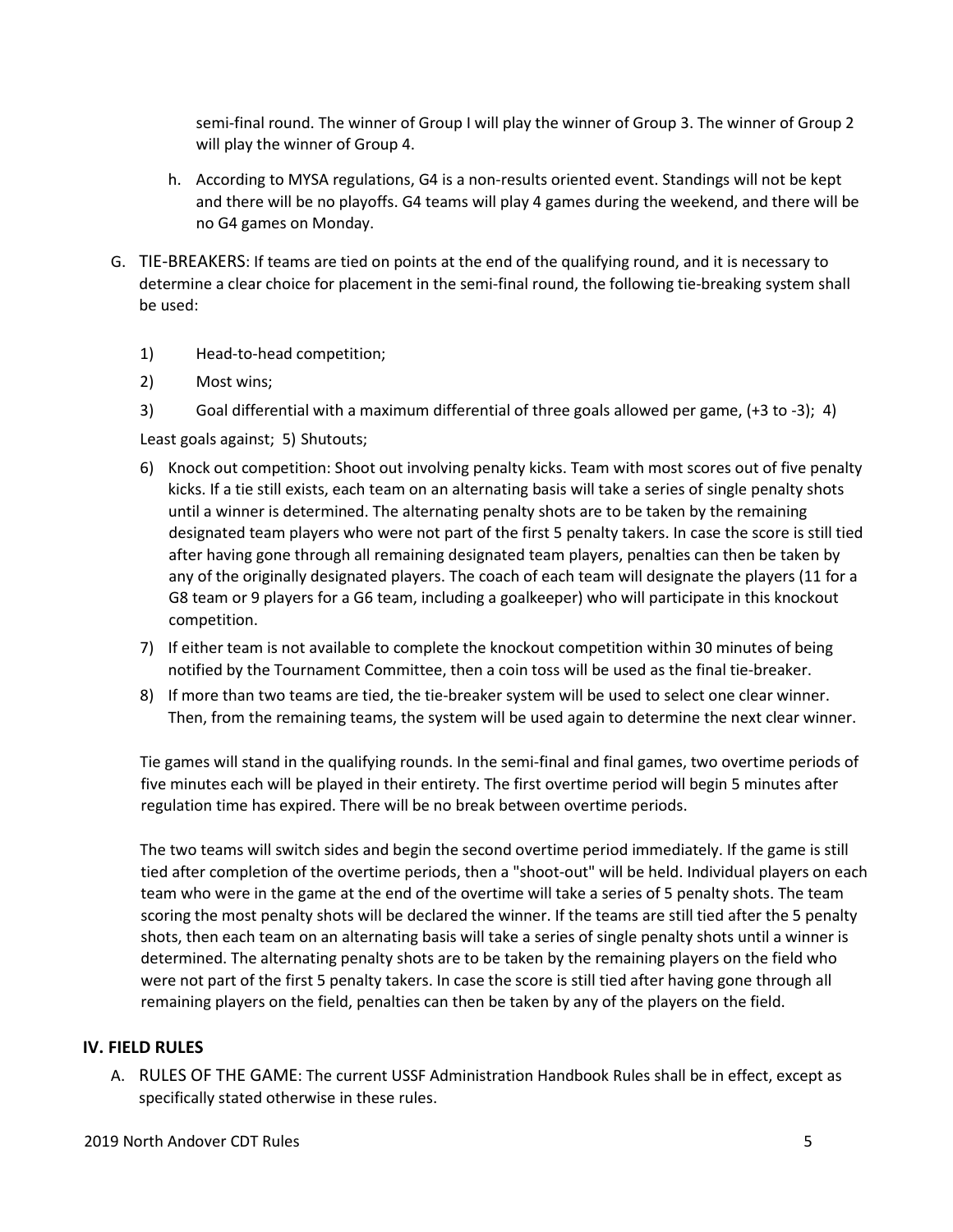- B. TEAMS: Each team must be represented by a registered/affiliated coach. Teams MUST arrive at least 10 minutes before the scheduled kick-off time. Failure to do so may result in a FORFEIT.
- C. UNIFORMS: Uniform jerseys must be the same color and have a minimum three-inch number on the back (goalkeeper excluded). SHIN GUARDS ARE MANDATORY. NO PLAYER WILL BE ALLOWED TO PARTICIPATE IN A TOURNAMENT GAME WITHOUT SHIN GUARDS. ALL SHIN GUARDS MUST BE FULLY COVERED BY STOCKINGS. It is recommended that shorts and socks match and that safe footwear be worn. Players must remove all jewelry (rings, watches, earrings, etc.) before the start of the game. No splints or casts are allowed and no decorative beads can be worn in hair. Soft hair ornaments (yam, rubber bands, cloth ponytail holders, etc.) will be allowed within safety limits. Home team must change uniforms in the event of color conflict with the opponent. The first team listed in a pairing is considered the home team. During cold weather, sweat shirts or jackets may be worn under the team jersey as to expose the number and team color and hide any hood, sweat pants may be worn over the shorts, and gloves and soft winter caps may be worn, as long as none of the items pose any danger. The referee will make the final decision concerning the acceptability of any clothing item.

### **V. REFEREES**

- A. PROVISION: Referees will be provided by a USSF Referee Assignor.
- B. PREGAME ACTIVITIES: Before each game, Referees will check the safety of the player's footwear, shin guards with socks covering them entirely (mandatory), and will not allow a player to play with any jewelry or dangerous items. A tournament official may also check players before the first game played.
- C. POSTGAME PAPERWORK: Referees will record the score and the names and numbers of ejected and cautioned players/coaches on the game "card". The card will be turned into the scorekeeper's table immediately after the game.
- D. MISCONDUCT REPORTING: Referees must notify the Referee Assignor and the Tournament Director immediately after the completion of a game of a team member/coach ejection and/or referee assault (assaults must also be reported to MYSA, MRC, and ECYSA).
- E. AFFILIATION: All referees will be members of USSF.

#### **VI. SMALL SIDED SOCCER**

- A. 9 v 9 RULES OF THE GAME: FIFA Laws and Essex County Youth Soccer Exceptions for G6 (ECYSA Handbook section III.E.) shall apply. These exceptions include a 45-55' x 55-85' field, 6' x 18' goals, a 14yard penalty area, an 8-yard circle radius, 7 players needed to play, and a ball put into play from a goal kick or a kick or throw from the goalkeeper must contact the field or another player prior to the opponent's penalty area, otherwise an indirect kick is awarded at the point it crossed midfield.
- B. 7 v 7 RULES OF THE GAME: FIFA Laws and Essex County Youth Soccer Exceptions for G4 (ECYSA Handbook section III.D.) shall apply. These exceptions include a 40-50' x 60-75' field, 6' x 12-18' goals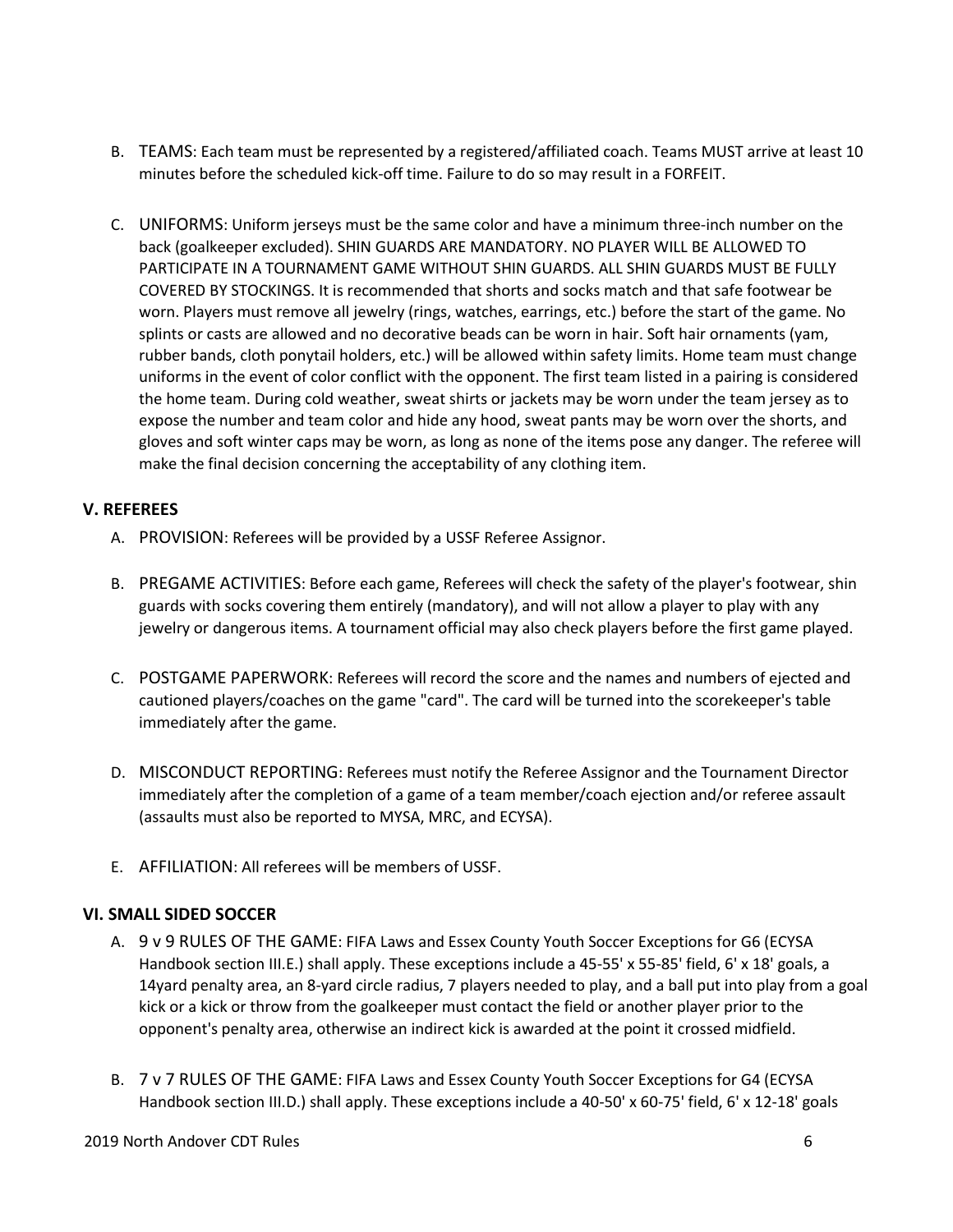(including 6'x12' BowNet Soccer Goals), a 14-yard penalty area that stretches from touchline to touchline, an 8-yard circle radius, 5 players needed to play, offsides is called only within the 14-yard box, and a ball put into play from a goal kick or a kick or throw from the goalkeeper must contact the field or another player prior to crossing midfield, otherwise an indirect kick is awarded at the point it crossed midfield. The defending team must be in their own half of the field until the ball is struck for a goal kick. Also, no penalty kicks will be taken - fouls that would normally result in a penalty kick will result in a direct kick outside the 14-yard box. Improper throw-ins or kicks will be given a second chance.

### **VII. DISCIPLINE**

- A. EJECTIONS/CAUTIONS: If a player or coach is ejected from a game, there will follow an immediate and automatic one game suspension applied to the next scheduled game in the tournament. The suspension prohibits the player/coach from participating in ANY MANNER in the tournament game from which he/she is suspended and they must leave the playing area immediately. A second ejection will result in banishment from all tournament activities, forfeiture of tournament fees and forfeiture of the game involved. Direct issuance of a red card will result in the player being suspended from all tournament activities. Three individual yellow cards (accumulated from any/all games) without the issuance of a red card will result in a one game suspension of the next tournament game scheduled. To maintain order and safety (against violent play), 5 or more yellow cards disqualifies a team regardless of stage of tournament.
- B. ASSAULTS: Any assaults on the referee will be referred to the State Associations (MYSA, MRC and ECYSA). If coaches are ejected from the same team and no affiliated coach is available to take over, the game shall be considered a forfeit. If coaches from both teams are ejected leaving no available affiliated coach for either team, then both are awarded a forfeit loss.
- C. REFEREE SUPPORT AND SPECTATOR CONTROL: North Andover Soccer Association and Essex County Youth Soccer have endorsed and adopted a Zero Tolerance Policy. It will be strictly enforced by the North Andover Columbus Day Tournament.

It is the responsibility of ALL coaches to maintain the highest standards of conduct for themselves, their players and supporters of all matches. Abusive and obscene language, violent play, violent conduct, fighting and other behavior detrimental to the game will not be tolerated. It is also the responsibility of ALL coaches to fully support the referee at all times. In cases where the spectators are, in the opinion of the referee, getting out of hand (verbal abuse of the referee, opposing players, coaches, or spectators) the referee has the power to stop the game and ask the appropriate coach to get his/her fans under control. If the appropriate coach has tried to comply with the referee's request and the problem still exists, the referee can terminate the game and make a full report to the Tournament Committee. If a referee abandons the game, the Tournament Committee may award a forfeit.

All players and coaches must stay within fifteen yards of the Mid-Field stripe. Spectators are expected to stay one yard from the touch line. No spectators will be allowed behind the goals or end lines. Penalties for unruly fans could include having a team play without any spectator support.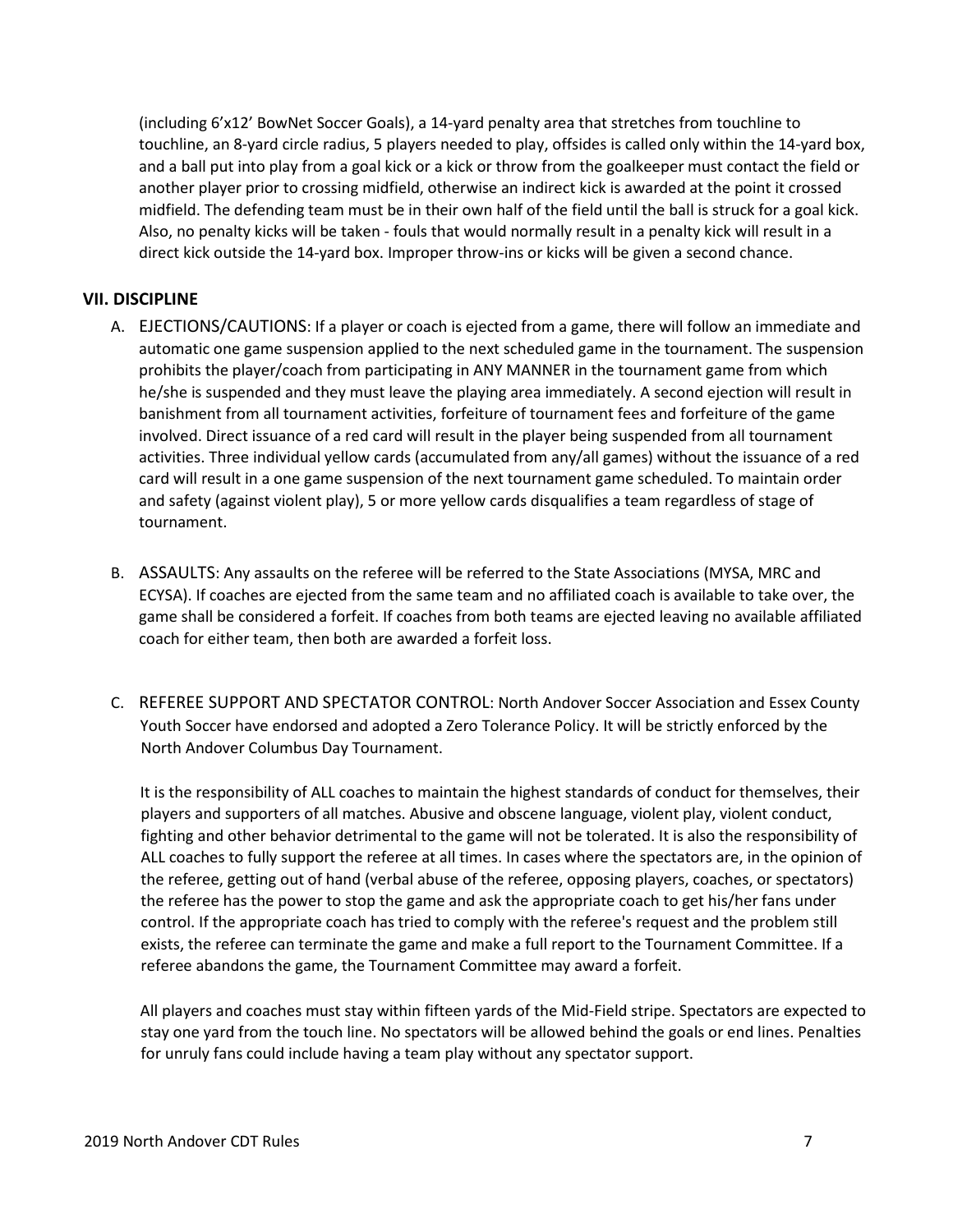D. PROTEST/APPEALS: There are only two acceptable causes for the protesting of a game AFTER it has been played: A team knowingly plays an unregistered, ineligible, or suspended player; or there has been an obvious error in the application of the Laws of the Game that directly affects the outcome of the match - and the referee ADMITS it. No protests can even be entertained if they are based on the judgment decisions made by the referee during play. A game cannot be protested because one or both coaches think the referee was incompetent. Any protests relating to the grounds, goal posts, crossbars, or other items of the match shall not be entertained by the Tournament Committee.

All protests and appeals must be in writing and made within 30 minutes of the end of the protested game. The protest must be delivered by email to the Tournament Director at NorthAndoverCDT@gmail.com.

### **VIII. MEDICAL**

- A. A health care provider (HCP) will be available at each tournament site to provide first aid for the duration of the tournament.
- B. In accordance with the Massachusetts Youth Soccer Concussion Policy, any player who
	- (1) Sustains a significant blow to the head or body,
	- (2) Complains about or is exhibiting symptoms consistent with having suffered a concussion, or (3) Is otherwise suspected of having sustained a concussion, must be evaluated on the sideline by the on-site HCP.

Unless the on-site HCP determines that the player has not suffered a concussion, the player will not be permitted to return to play until the players has successfully been cleared to return to play by a physician AND has remained symptom free for 24 hours.

No coach shall permit a player who has been removed from a game for a concussion assessment to return to play until cleared to do so by an on-site HCP.

If a coach seeks to allow a player who has been removed from a game for a concussion assessment and who has not been cleared to return to play by the on-site HCP to re-enter the game, the referee shall allow the player to return to the field but shall:

- i. immediately stop play,
- ii. direct the player to leave the field of play and iii. direct
	- the coach to remove the player and select a substitute.

If a coach seeks to allow a player to re-enter the game who been removed from a game for a concussion assessment and who has not been cleared to RTP by the on-site HCP, the referee shall issue a warning to the coach. If a coach persists in seeking to allow such player to re-enter the game after having been issued a warning, the referee shall be entitled to take such other disciplinary measures as are permitted.

### **IX. MISCELLANEOUS**

A. TOURNAMENT COMMITTEE: The Tournament Committee consists of the Tournament Director, North Andover Soccer Association President, North Andover Soccer Association Vice President, the Referee Assignor and the Field Marshall. The Tournament Committee will make final decisions on protests,